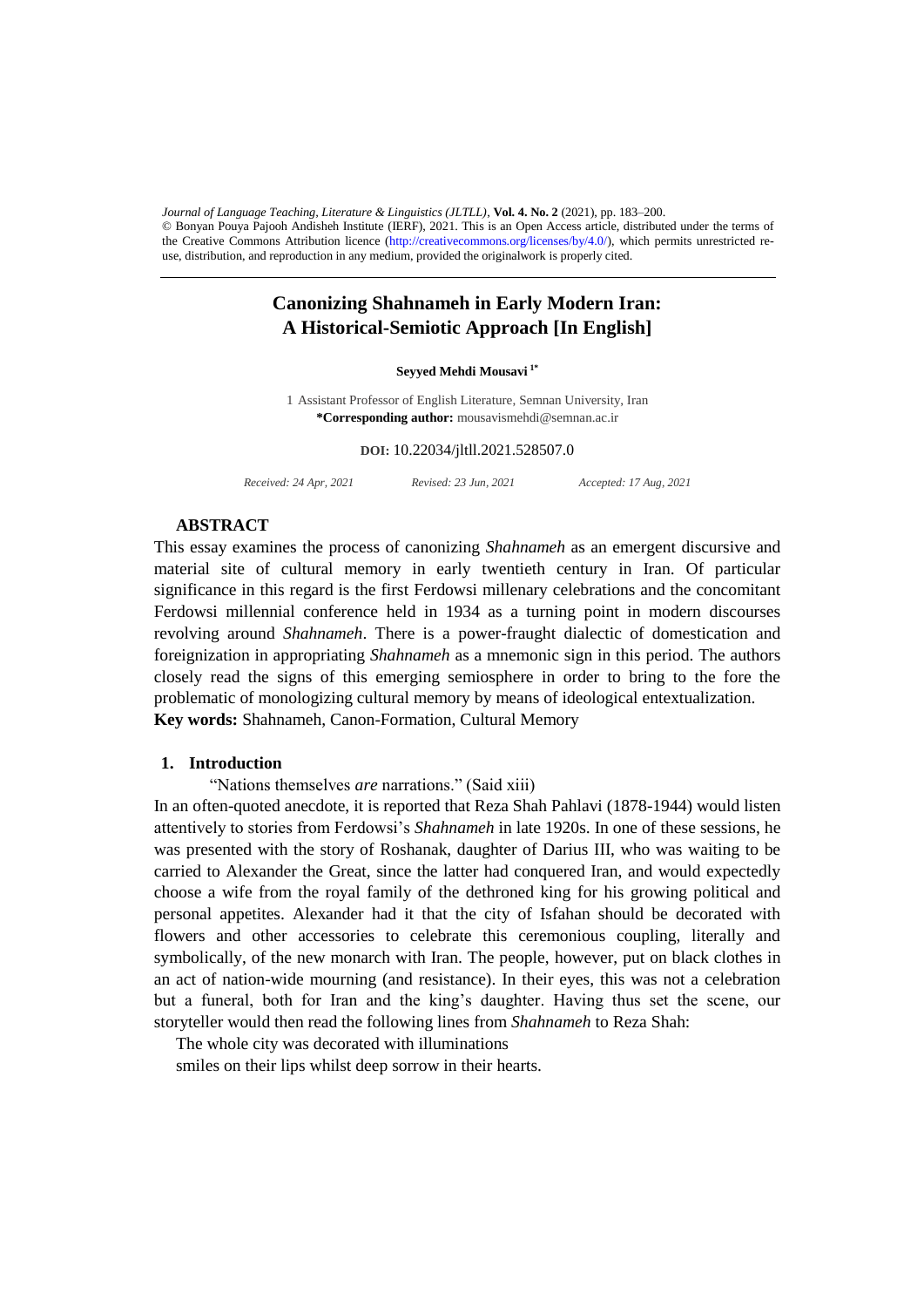Hearing this, Reza Shah began to cry. He could not contain his tears for almost ten minutes. This was, anecdotal history has it, the first time "The Great King," the paragon of macho masculinity for many Iranians, ever cried (Bastani-Parvizi 123). From this day to 1934 when he was photographed in front of the newly built Ferdowsi mausoleum while giving the conclusion speech of Ferdowsi millennial conference we do not know what went on in Reza Shah's mind, while certainly he must have had a less than restful mind; but what we can account for with the benefit of retrospect, is that a new cultural semiosphere would gradually emerge in the meantime, including a new sense of nationhood which owes much of its strength to the fact of revisiting cultural myths and stories, best manifested by the iconic status of *Shahnameh*.

Reza Shah's relation to *Shahnameh* was not as congenial as the above story might initially imply. Indeed, the first cinematic adaptation of *Shahnameh* made by Abdolhossein Sepanta called *Ferdowsi* (1934) did not seem to have impressed Reza Shah very deeply. The film is a biography of Ferdowsi which inserts poetic pieces from *Shahnameh* into its narrative. It was made on the occasion of Ferdowsi millenary celebrations and was only shown to a limited number of people. The representation of Mahmoud Ghaznavi, the tenth century sultan, was for Reza Shah not majestic enough and so the film had to be remade. Such love/hate, fascination/rejection, or what can be felicitously termed *ambivalent* relation to cultural heritage and literature, appear to remain at the heart of the intellectual discourses in Iran, a discursive field fraught with binary oppositions, white-and-black mentality, and certainly melancholic nostalgia.

*Shahnameh* or *The Book of Kings* is for many the architext and indeed the architecture of Persian language, identity, and culture. This is of course a claim made so often that its repetitive banality has turned it into quasi-gnomic and aphoristic common-sense statement, sometimes asphyxiating critical thought. Common sense, as Jonathan Culler argues, is indeed anathema to critical thought and theory: "The main effect of theory is the disputing of 'common sense': common-sense views about meaning, writing, literature, experience" (Culler 4). In many ways, *Shahnameh*/Ferdowsi as a sign has become so naturalized that any discussion about it appears to ritualistically center on repeated themes and recurring ideas (i.e., national identity and epic grandeur of Iranian past mixed with some anti-Arab sentiments).

Notwithstanding this, Ferdowsi and his *Shahnameh* are among the most widely discussed and written about in contemporary Iran. Ferdowsi/*Shahnameh* has its own annual day, many conferences, and other forms of commemoration. Yet, in contrast to many cinematic adaptations of the epic and other classic works in the West which turn passive into active memory, *Shahnameh* has not found its way into the daily realm of imagination among the Iranians, and at best belongs to either the academics or to those few who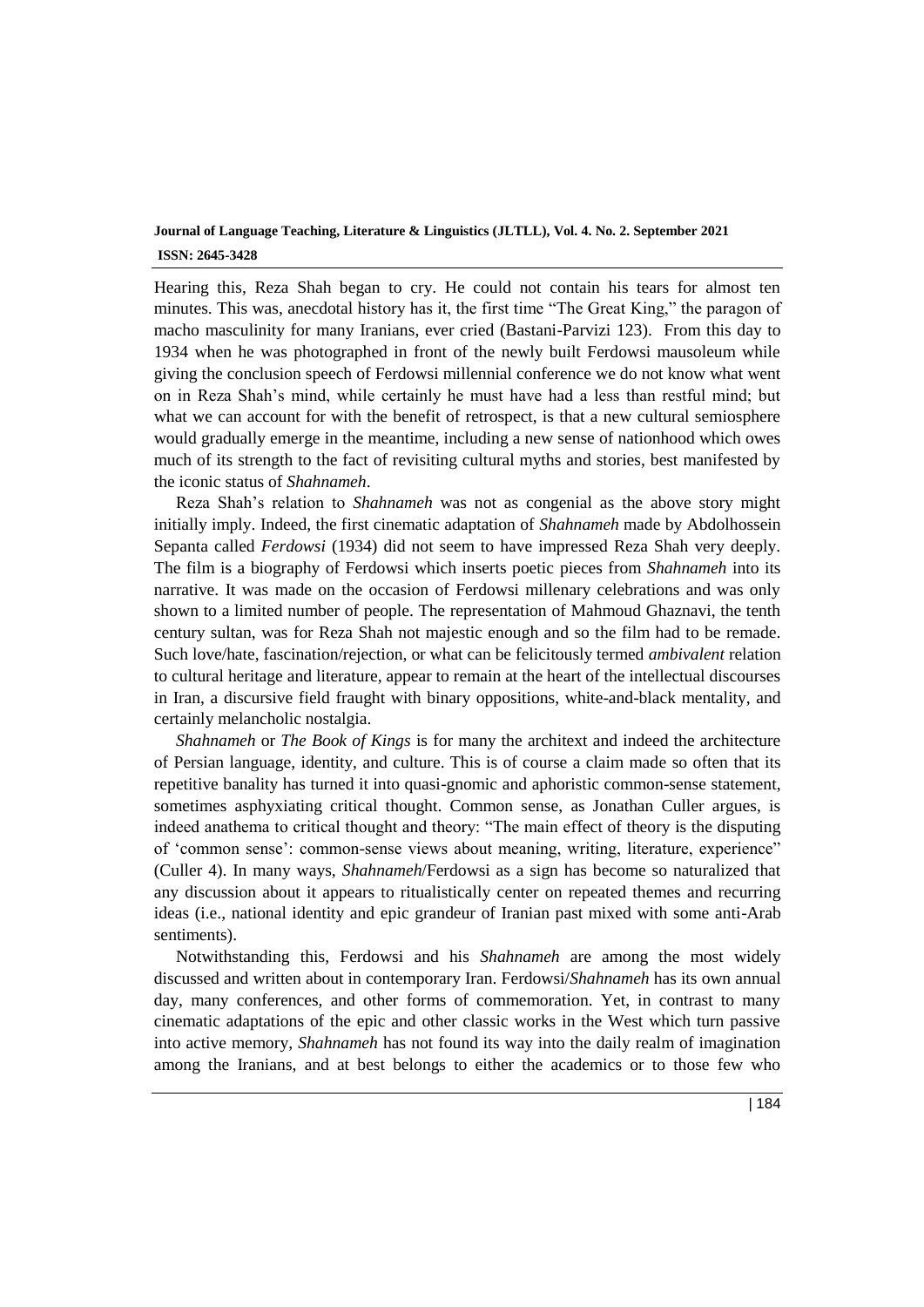through oral narrative-performance (*naqali*) intend to remember the book, though the performative viability of the latter seems difficult to reconcile with the demands of modern ways of living. It is more than ironic that one of the rare film adaptations of *Shahnameh*, *Siavash at Persepolis* (*Siavash dar Takht-e Jamshid*, 1967; dir. Fereydun Rahnama) narrates with a metadiegetic-melancholic dark cinematic gaze the impossibility of enacting the heroic story of Siavash in the ruins of Persepolis and by analogy the ruins of modern world. Rahnama's view that "The past is our direction. Any past no matter how much we deride it is there: in the air we breathe, in the cadence of our words and sentences, just like the presence of yesterday in today" (Rahnama 124) appears in light of his film to be more of a nostalgic desire, and thus evinces a feeling of mourning for something lost, an affective regime that is not difficult to find in the literary works and films in modern Iran.

In a more recent adaptation, the enormously popular animation series "Rostam in Wonderland" (2012-13, created by Soroush Rezaei and Pouya Afshar) graphically depicts the contradictions and incompatibilities of the epic and the modern, a distinction that can be explained by adducing Mikhail Bakhtin's theory of the epic in contrast to the novel. In one episode for instance, Rostam sent by *simorgh*, the legendary bird in *Shahnameh*, appears in Tehran in search of a panacea for Sohrab, the son he has unwittingly stabbed fatally in the story of "Rostam and Sohrab." Naturally, the citizens find him an oddity, a thing of the past. Struggling to find something, Rostam finally gets his hands on a drug said to cure his son; only it turns out it is a China-made drug of no use. Indeed, this parodic animation throws into relief the discontinuities and ruptures between the past and the present; furthermore, it emphasizes the need for social criticism. These examples are meant to belie the assumption that *Shahnameh* has an active role in the imaginative world of the cultural sphere in Iran.

In comparison to two other great Persian books, *Divane-Hafez* and *Gulistan* by Sa'di, which have always been available to readers in the course of time, *Shahnameh*'s status as a written manuscript with a public readership is a modern phenomenon. Hafez and S'adi also differ from Ferdowsi in that the former's writings have found their way to the cultural memory of Iranians in their daily lives given perhaps the fact that their lyricism contra the epic-mythological world of *Shahnameh*, and their shorter length, make them more accessible – as many proverbs and sayings borrowed from Hafez and Sa'adi would testify. In other words, although for being part of the oral tradition of myths and stories the book has had a relatively continuous presence in Iranian history, the resurgence of *Shahnameh* as a written manuscript of wide literate readership coincides with the renewed interest in Persianate narratives of pre-Islamic culture and history that arose in late nineteenth-century Iran. In many ways, "the promotion of the *Shahnameh* and its growing circulation [during the late nineteenth and early twentieth century] were in part a function of exterior standards shaping the selection of a national literary canon" (Marashi 60), a result of social and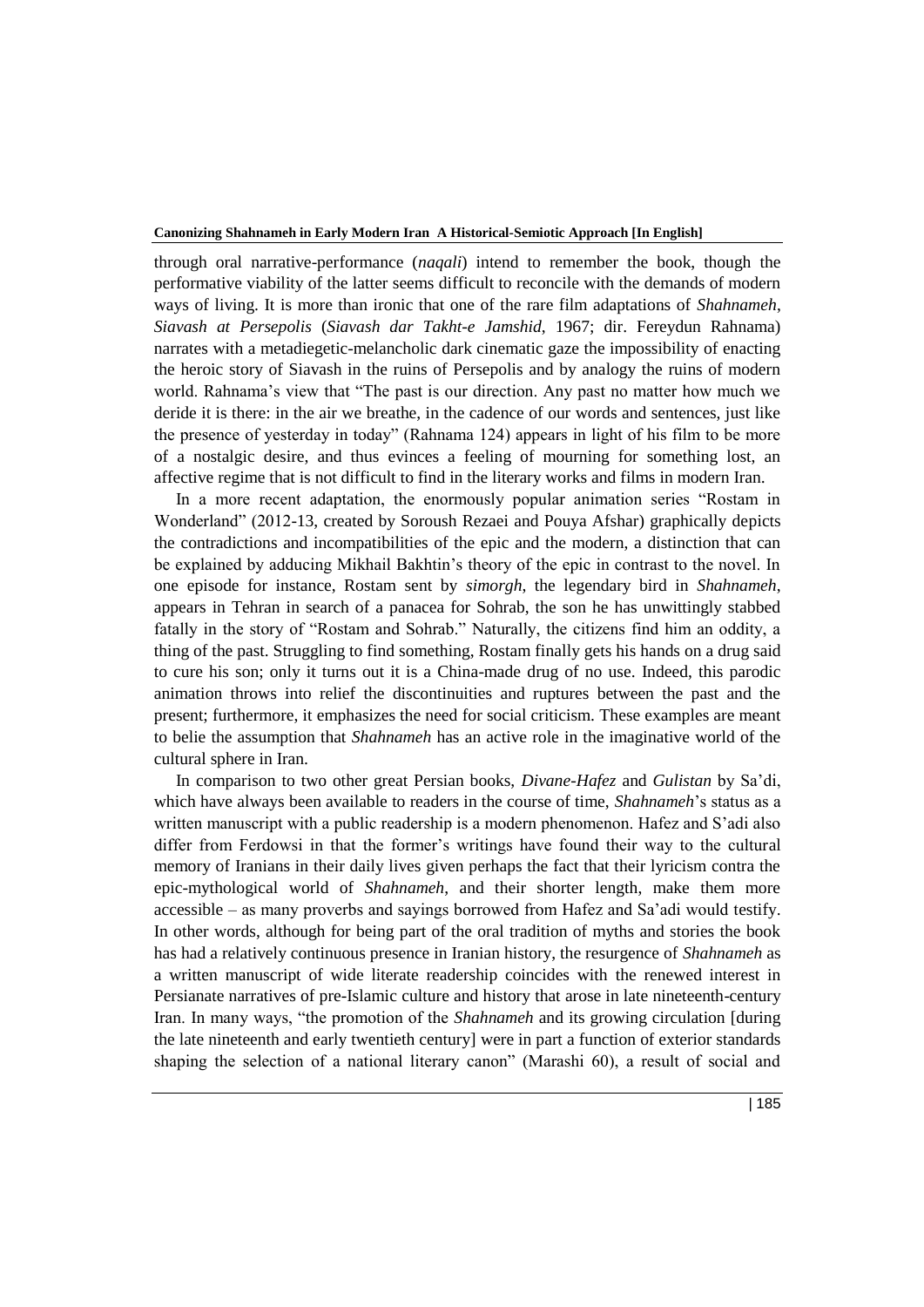cultural factors rooted in the emergence of modernity in Iran.

In *The Five Realms of Presence* (*Panj Eghlim-e Hozur*), the Iranian philosopher and cultural critic Darius Shaygan considers Ferdowsi along Khayyam, Rumi, Sa'adi, and Hafez as the five poets who are vital to the Persian language, culture, and identity, and in this sense poets who constitute the texture of Iranian culture. Although it risks overgeneralization and appears overtly schematic at times, Shaygan's distinctions between these poets may shed some light on the (un)welcome reception of one and not the other. Khayyam, according to Shaygan, represents unsolvable oppositions in the mindset of Iranians, namely, belief/doubt, obedience/rebellion, moment/eternity, while being a philosopher-poet-mystic, he was also able to demystify and demythologize the world (Shaygan 11-12). Rumi is then considered to have epitomized the mystic tradition whose "placelessness" makes it move beyond historical and national borders (ibid 12), a cosmopolitan poet whose "culturality/culturalness" may be conveniently bracketed off. Sa'adi as a humanist *par excellence* brings together practical wisdom (cf. *paideia* in Greek) and lyric beauty (ibid 13). Hafez in turn is described as the poet of harmonious form and content whose audacity in revealing the hypocrisy and two-facedness of the over-pious has given him a sharp critical edge that many find necessary to keep in mind as a moral guideline (ibid 14). What Shaygan says about Ferdowsi, being relatively shorter than other sections in his book, melts down to the following:

Ferdowsi is the manifestation of epic grandeur, whose genealogy goes back to Avestan, Partian, and Sasanid myths and legends, which were resurrected a few years after the Arab invasion as a result of the national awakening and consciousness of Iranians, recounted in *Shahnameh*'s narrative. (ibid 11)

Shaygan's own reading of *Shahnameh* is limited to showing the existence of *farr* as a requirement for kingship in the book (ibid 25-40). The claim that *Shahnameh* is automatically and by the sheer will of the book present in the cultural memory of Iranians is highly optimistic, and at best represents a nostalgic attitude toward the past.

In another effort to bring the past into the present, albeit even less convincingly at moments, the contemporary Iranian political philosopher Javad Tabatabai, whose theory of *Iranshahr* has attracted the confirming attention of many and the critical responses of many more, returns to *Shahnameh* to argue that since the book's time Iran has entered into various phases of "decadence/crisis/decline" from which it has never been able to restore itself – a Hegelian narrative of history marked by moments of decadence, especially by the crevices and cracks of modernity (For a critique of this view see Boroujerdi & Shomali). Against his interpretation it can be argued that Ferdowsi was a self-conscious poet and among his kings with *farr* one can point to Fereydun who through political mobilization of the people, and not supernatural powers, brings his enemy down, and in this sense the book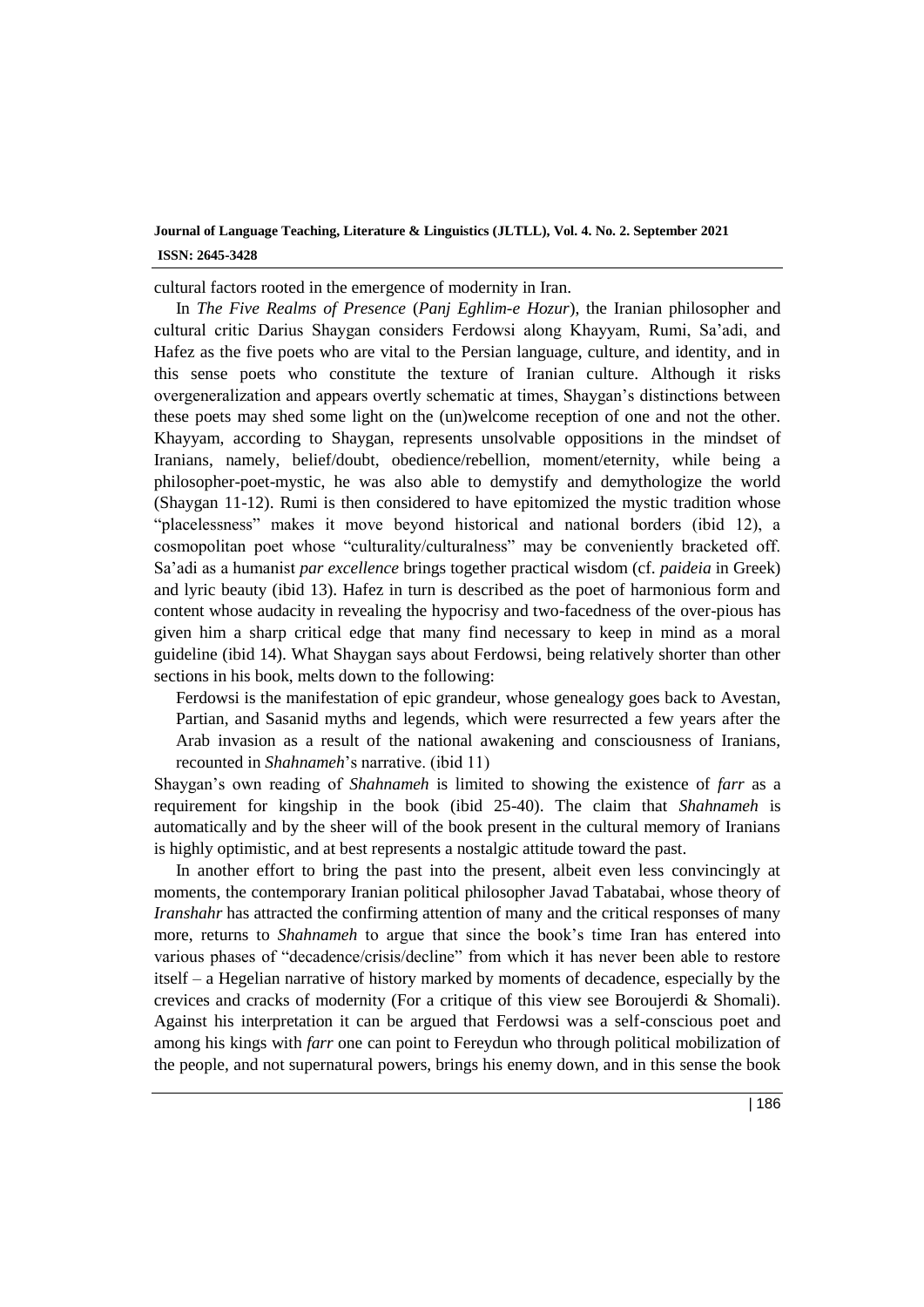should not be always read in its mythic-epic dimensions.

### **2. Discussion**

### **Ferdowsi as a Mnemonic Sign**

Being a self-conscious poet, Ferdowsi spent thirty years to write *Shahnameh* and hoped that his words would not fall onto deaf ears:

I've reached the end of this great history

And all the land will fill with talk of me

I shall not die, these seeds I've sown will save

My name and reputation from the grave,

And men of sense and wisdom will proclaim,

When I have gone, my praises and my fame. (Davis xii)

When Ferdowsi died in 1020, some of his fanatic contemporaries denied him a burial in Tus, an ancient city at northeast of Iran. He was then buried in his own garden. Although his unmarked grave drew the attention of many pilgrims, it was only as late as 1884 that a brick-built structure was erected in his name (Riahi 372-73).

Mohammad-Taqi Bahar (1886-1951), the most influential poet of early twentieth century in Iran and a politician-journalist of a wide caliber, having seen Ferdowsi's unremarkable grave in Tus, wrote two essays in 1923 addressed to Reza Khan, who was by the time only the head of the Iranian military force, emphasizing the need for building a monument worthy of the great poet, the "resurrecter of Iranian national identity and people" (Bahar 24). This was something new and much resistance would be seen. The Persian poet and satirist Iraj Mirza (1874-1926) wrote in response to Bahar's demand that:

They bury the poets alive

while building a monument for the dead Tus-poet

they get the money in the name of people

but surely spend it for their sons, daughters and in-laws. (qtd. in Parsinejad 127)

Iraj Mirza who was no traditionalist, and was sympathetic to the ideals of the constitutional revolution, e.g. progress, modernization, the future, instead of a nostalgic yearning for the past, could not of course stand against the new surge of attention and fascination with memorial signs and practices through a rediscovery of Shahnameh. However, Bahar and the people of his mindset had the upper hand. In 1926, a year after Reza Khan became Reza *Shah*, Bahar wrote a long poem in which he reminded the new king of the importance of preserving Iranian heritage through commemorating Ferdowsi (Bahar 145, 149), and soon a grand memorial people came to be held.

 The dawning of the concept of nation-state and its material reality for the Iranians was in many ways the direct result of the traumatic defeats that they had undergone in their encounter with the west in late nineteenth and early twentieth century. In these encounters with the modern world, the Iranians gradually became aware of their own backwardness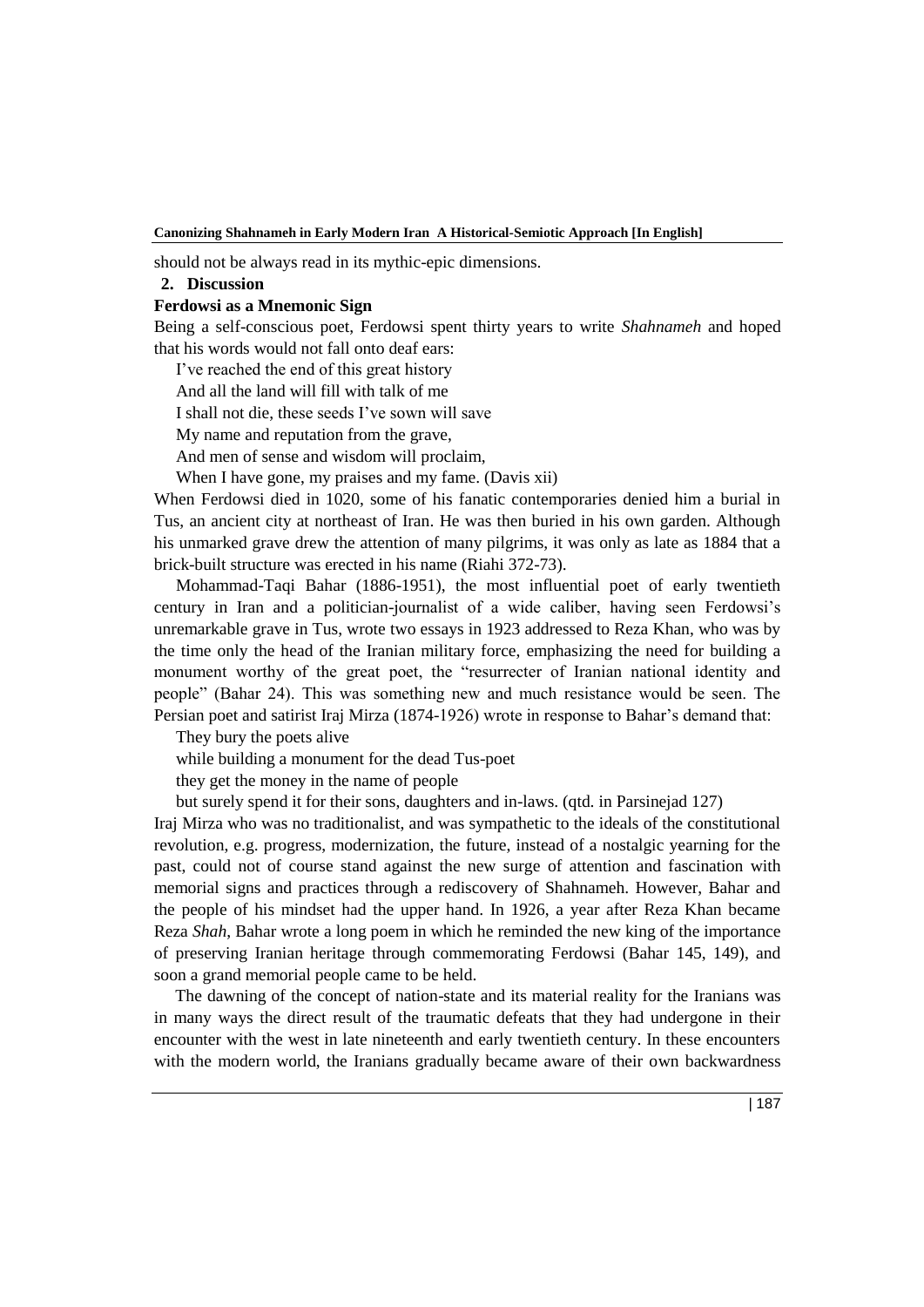and inability to compete with the superior and more advanced countries. This indeed taught them many lessons including that the key to prosperity and progress lies in Europe, that in order not to experience a similar degradation in the future, possibilities of which were too strong to deny, they need to turn to Europe for building their nation – not that these are correct assumptions.

The transition from the Qajar dynasty (1785-1925) to modern Iran coincides with at least two important changes, namely, the development of national consciousness and the constitutional revolution. The constitutional revolution (1905-1911) in Iran was a paradigm shift, divesting the king, who used to be looked at as the shadow of god, from ubiquitous and autocratic power and sharing it among the people. This began in 1905, though the goals and ideals set by it were never fully achieved. The period from the Russian invasion in 1911 to the rise of Reza Shah in 1921 for many marked the political origins of modern Iranian nationalism (Marashi 53), the period in which signs of a growing mnemonic consciousness on a collective level were seen.

With Reza Shah's coming to power in 1925 the process of building the nation-state took an accelerated turn. He annulled the nineteenth century capitulations to the European countries and initiated a plan of homogenizing different Iranian tribes, demarcated the geographical boundaries of the Iranian country, and gradually officialized the Persian language, all of which created a new sense of collective consciousness and identity. The new discourse of nationalism of the time made some intellectuals side with Reza Shah against all odds. For example, Mirza Fatih Ali Akhundzadeh wrote that, "even if our king is a despot, thanks be to God he is one of us. Thank God we […] are not enslaved by the foreigners. All the world knows how an Indian is treated by an Englishman" (qtd. in Adamiyat 116-17). Historically, the colonialist adventures of Britain whose nefarious rays had also affected the Iranian territory, though not as strongly as in India, can be understood as one reason for such exchanging of one devil for another, that is, preferring a local despot to a foreign colonizer. At any rate, it is clear that nativism and othering (in the sense of hating the non-local) are two sides of one coin.

In 1925, the Committee of National Heritage (*anjoman-e asar-e melli*) decided to celebrate and commemorate Ferdowsi. The first thing to do was to find where Ferdowsi was buried. Having found the burial place of Ferdowsi, Mohammad Ali Forughi issued an announcement noting that it is necessary for all nations to commemorate the works of ancient writers. He expressed his sadness over the fact that someone who in his view had built the palace of Persian nation had no tomb to lie in. He announced that the Committee of National Heritage has decided to build a Ferdowsi mausoleum and invited the people to attend the ceremony (Forughi, "Ferdowsi's Tomb" 323). Not being able to find the necessary budget in the Committee, the Parliament helped Forughi in two installments for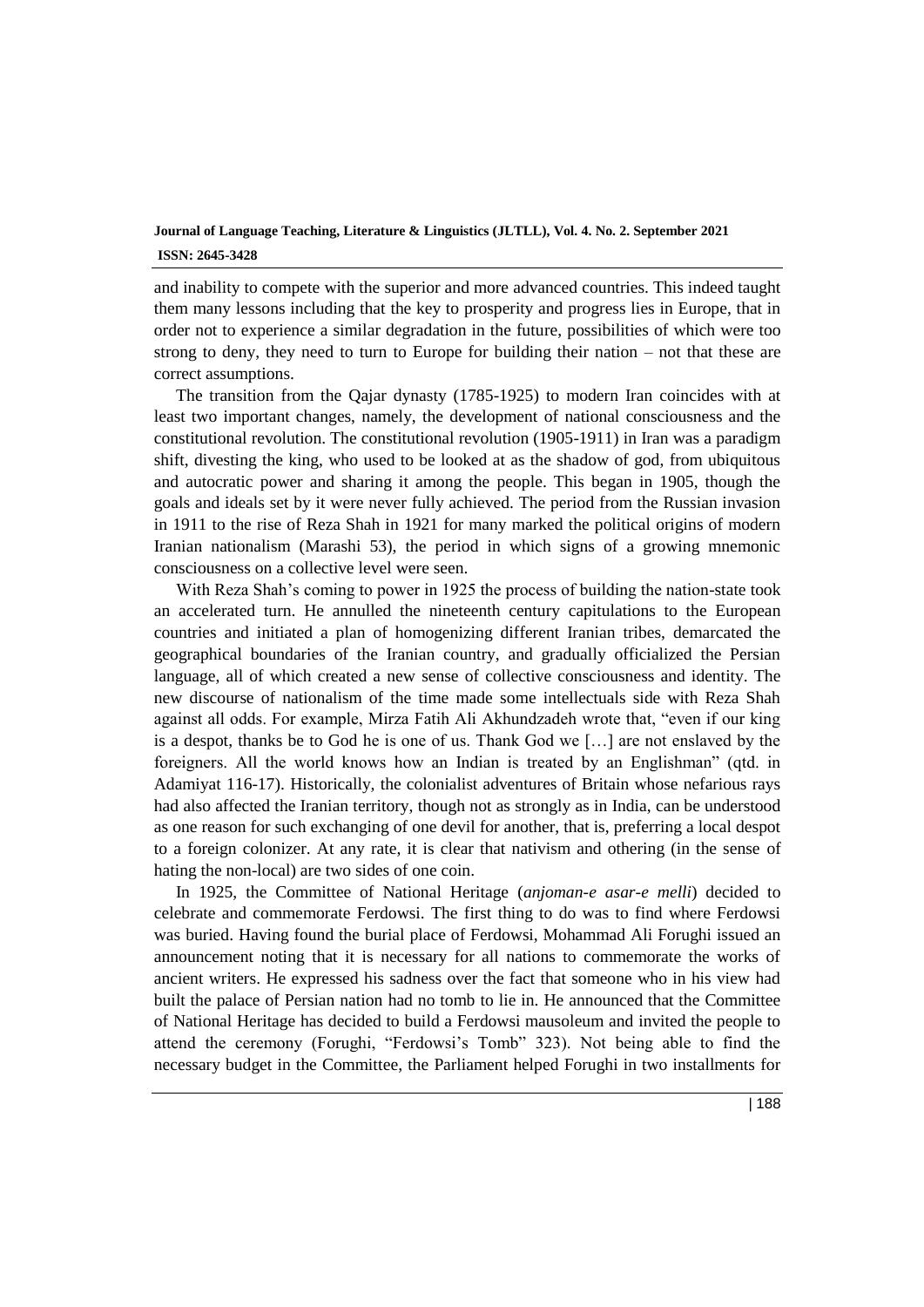building the mausoleum, which further indicated the significance of this mission both among the lay and the political figures.

The year 1934 finally saw the fulfillment of many intellectuals and politicians' wishes when the mausoleum was officially unveiled. To give a sense of collective involvement, and also due to more practical economic pressures, the officials sold lottery tickets to meet the expenses. On 12th July 1934, a piece in *Ettelaat*, a newspaper in Iran, would ask the people to help build the monument in the following terms:

Now that after a thousand year the compatriots of Ferdowsi have born courageously the most severe historical events; they have indeed relied on the epic spirit of Ferdowsi. They are the Iranians who pride themselves over having such a skillful orator; Iranians who look at Ferdowsi as their greatest national icon; Iranians who under the threecolored Lion-and-Sun flag extinguish their thirst for national spirit through Ferdowsi; these are the ones who hold his millenary celebrations […] It is a national duty to buy lottery tickets […] to prove a historical truth: any Iranian loves his glorious ancient past, the grandeur of the ancient kings, and all manifestations of nationality and collective identity.

This was indeed an instance of what Benedict Anderson has called "the magic of nationalism" (Anderson 12), articulated as it is through a simplification and abstraction of history. In such a discursive maneuver, a narrative of golden age of primary authenticity, juxtaposed to a narrative of (imminent) loss and decadence mixed with an affective rhetoric, is summoned to invoke a sense of selfhood and collective belonging. The people in the above piece are ideologically interpellated, that is, positioned as not only modern subjects with collective agency but also subjects with an affective attachment to national icons.

There is a chronotopic dimension to nationalism in that temporality (continuity as memorial anchorage) and spatiality (monument as *lieux de mémoire*) go hand in hand to shape the parameters of an imagined community. Moreover, the association of a cultural icon with the people and not for example with the Shah as was practiced in the Qajar period was indeed a paradigm shift where the people themselves were addressed, and where Iran itself had become the subject of history. Put differently, Ferdowsi/*Shahnameh* acts as a floating cultural signifier which removes the distance between state and society and therefore creates bonds of solidarity and collective selfhood. On a broader level, Ferdowsi functioned in this context as an anchoring sign for political legitimation, and thus invited state-sponsored investments.

Simultaneous with the inauguration of the mausoleum, there was a Ferdowsi millennium conference on the occasion of the thousandth year of Ferdowsi's birthday. These celebrations were held in Tehran, Mashhad, and Tus. One of the attendants in the Ferdowsi millenary celebrations wrote that "this was one of the most important cultural and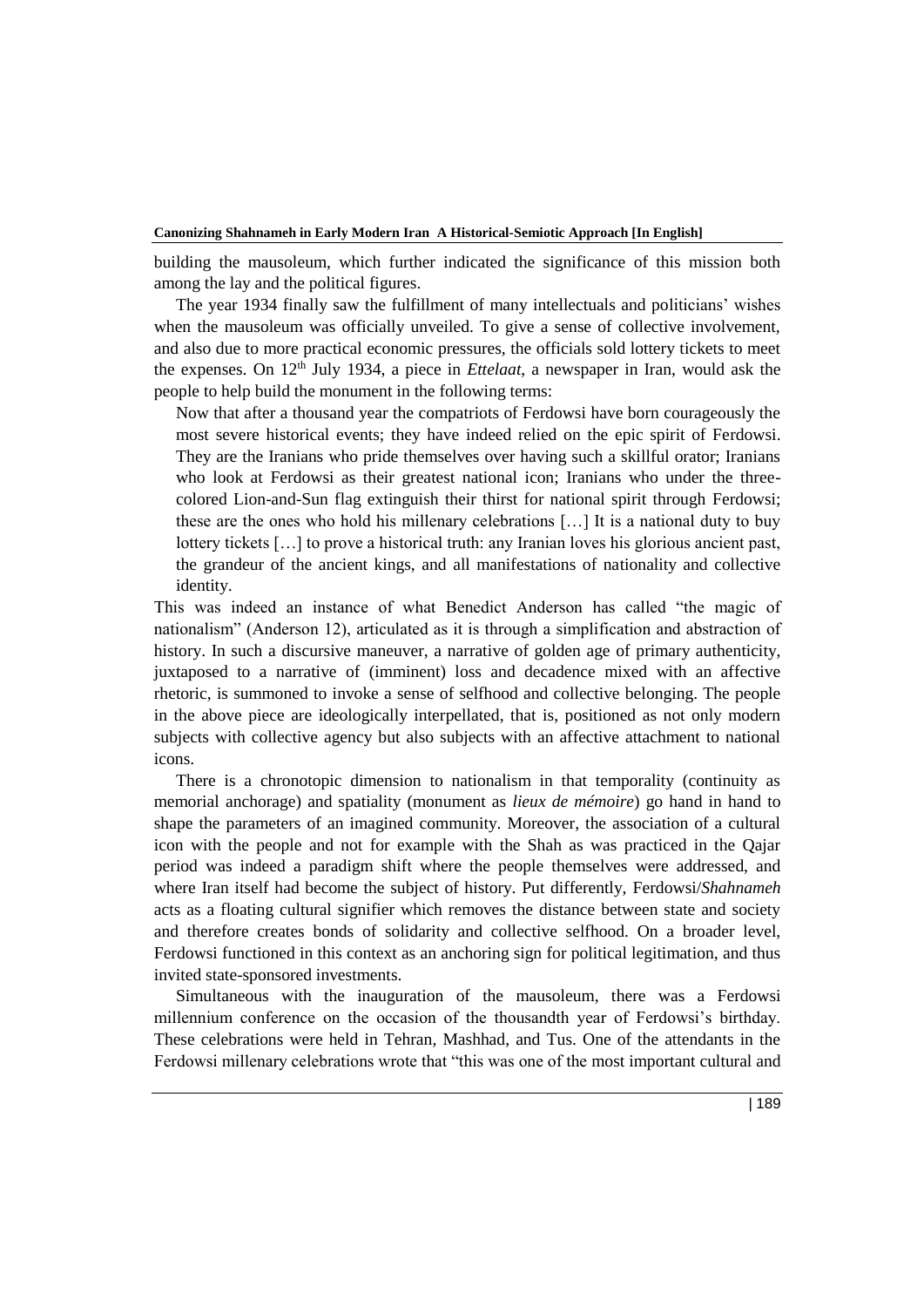scientific events in modern Iran because the gathering of such eminent scholars had not occurred before" (Riahi 374). The conference had gathered together forty Iranologists from seventeen countries and forty Iranian scholars. From 3 to 7 of August 1934 several speeches were presented at Tehran's Dar al-Fonun, a college founded in Tehran in 1851 by Mirza Taqi Khan Amir Kabir, which marked the beginning of modern education in the country. Out of the essays presented in the conference, thirty-three were selected and published in 1935 in Tehran under the title *Ketab-e Hezare-ye Ferdowsi* (*The Book of Ferdowsi's Millennium*). In the introduction to the collected papers presented in the Ferdowsi millennium conference, the minister of education of the time writes:

On the occasion of the millennium of the most eminent of all Persian poets, Abul-Qasim Ferdowsi, in the month of September / October, 1934 (Mehrmah, 1313), the Ministry of Education decided to celebrate his memory to the end that his compatriots might gratefully remember his lofty ideals, his great genius of *amor patria* as depicted in his words of everlasting magnificence. (n.p; originally in English)

"For the love of country" is an apt description. Indeed, both building the mausoleum, millenary celebrations, and the conference were more than a casual homage to a long-dead poet. It was what the French historian Pierre Nora describes as a *lieu de mémoire*, a symbolic event, site, or object designed to "inhibit forgetting, to fix a state of things, to immortalize death, and to materialize the immaterial […] all in order to capture the maximum possible meaning with the fewest possible signs" (Nora 1, 15). What Nora described in the abstract was in fact a phenomenon universal to the experience of nationalism, whether in France, Iran, or elsewhere – the conscious effort by state elites to organize, construct, and produce a collective historical consciousness for their national polity.

Whether in built institutions such as museums and mausoleums or in commemorative festivities such as parades and anniversaries, the preoccupation with assigning a fixed public memory to a given community seems to have been a central characteristic of the modern nation, a handmaiden of state-building (Marashi 111). However, it should be also noted that there is a degree of historical anachronism in attributing *amor patria* to Ferdowsi in that as Mahmoud Omidsalar contends "[t]hose who declare that the poet was worried about the fate of his endangered culture and the purity of his native language, and responded to these anxieties by composing the *Shahnameh*, fail to understand that these were not *his* concerns. They are ours" (Omidsalar, *Poetics* 74). Theoretically speaking, Benedict Anderson has convincingly demonstrated in *Imagined Communities: Origins of Nationalism* that national consciousness and identity are the products of modernity. Although, one might see the word "Iran" in pre-modern texts and discourses, what it referred to was different from its contemporary use as collectivity and nationality. In other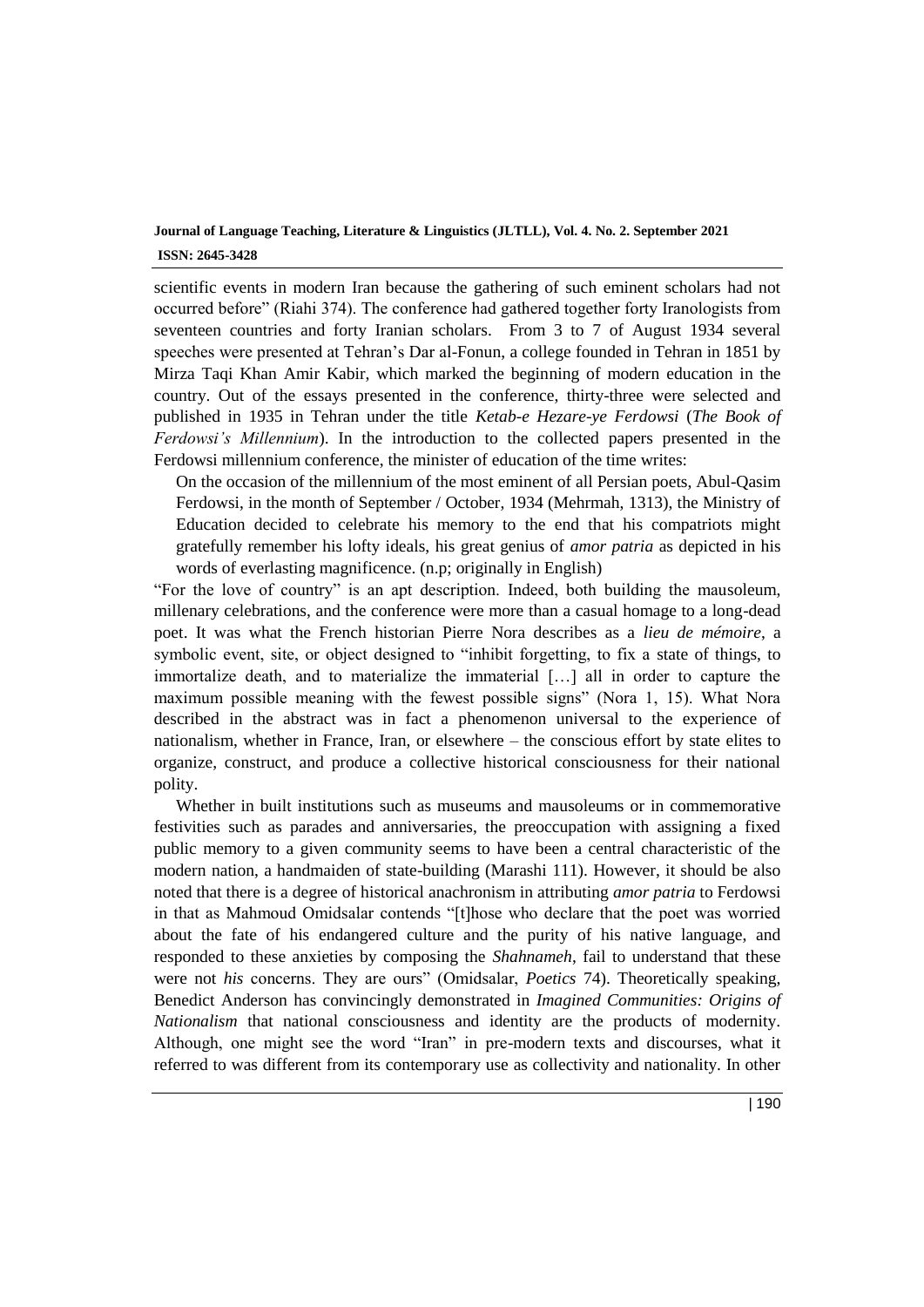words, modernity and national identity are literally coterminous with each other.

Needless to say, monuments and statuary depicting historical personages are among the most ubiquitous expressions of commemorative symbolism, what Eric Hobsbawm has called "the cult of the Founding Fathers" (Hobsbawm, *Nations* 112). This type of symbolism links the meaning of the image to the authority of the institution or state perceived to be sponsoring the image, appropriating (or even confiscating) floating signifiers for its own interests. Thus, Hobsbawm suggests that commemorative statutory works to build bonds of social cohesion and structures of loyalty ("Introduction" 9). This is especially so in modernity given the wealth of media which could construct and circulate images of national identification.

The construction of the mausoleum and the respects paid to Ferdowsi by national political leaders and international arbiters of cultural prestige drew attention to his memory and reinforced his place in the national pantheon. Images of the millennium conference attendees and the reconstructed Ferdowsi mausoleum were soon published in journals to advertise and aggrandize the new sense of collective selfhood and facilitate the circulation of memorial signs in the public's mind. This was further marked by the new program of naming streets after Ferdowsi, making and installing statues of Ferdowsi, and publishing summaries and abridged versions of *Shahnameh* for wide readership. The latter was in many ways an important change in printing and literacy status given the fact that until 1934 no editions of *Shahnameh* had been produced that circulated on a mass level (Marashi 131). In other words, literature, especially Ferdowsi's *Shahnameh*, was a major factor in reshaping of an imagined community on a mass-mobilized level.

In 1933, a leaflet promoting the reconstruction of Ferdowsi mausoleum depicted *simorgh* carrying a copy of *Shahnameh* in its mouth while the rendering of the mausoleum at the background was accompanied with the following lines among others:

Buildings turn into ruin

because of the sun and rain

But I have founded a palace out of poetry

that no wind or rain can ruin.

What Ferdowsi metaphorically says about building something found its literal and material realization during the millenary celebrations. Simorgh in *Shahnameh* appears two times to help Zal. Once when Rudabeh is about to give birth to Rostam but cannot because of the infant's size, and the other time when Rostam is fatally wounded in the fight with Esfandiar. In each case, Zal burns a feather of the bird to invoke simorgh's help. What is important to note here is that simorogh is a savior bird, that is, it is called upon when there is great danger and insurmountable problems. Hence, one of the connotations of the leaflet is the foreboding of a precarious state that requires immediate action. The people who looked at it, given their collective memories, would be made to feel that something is in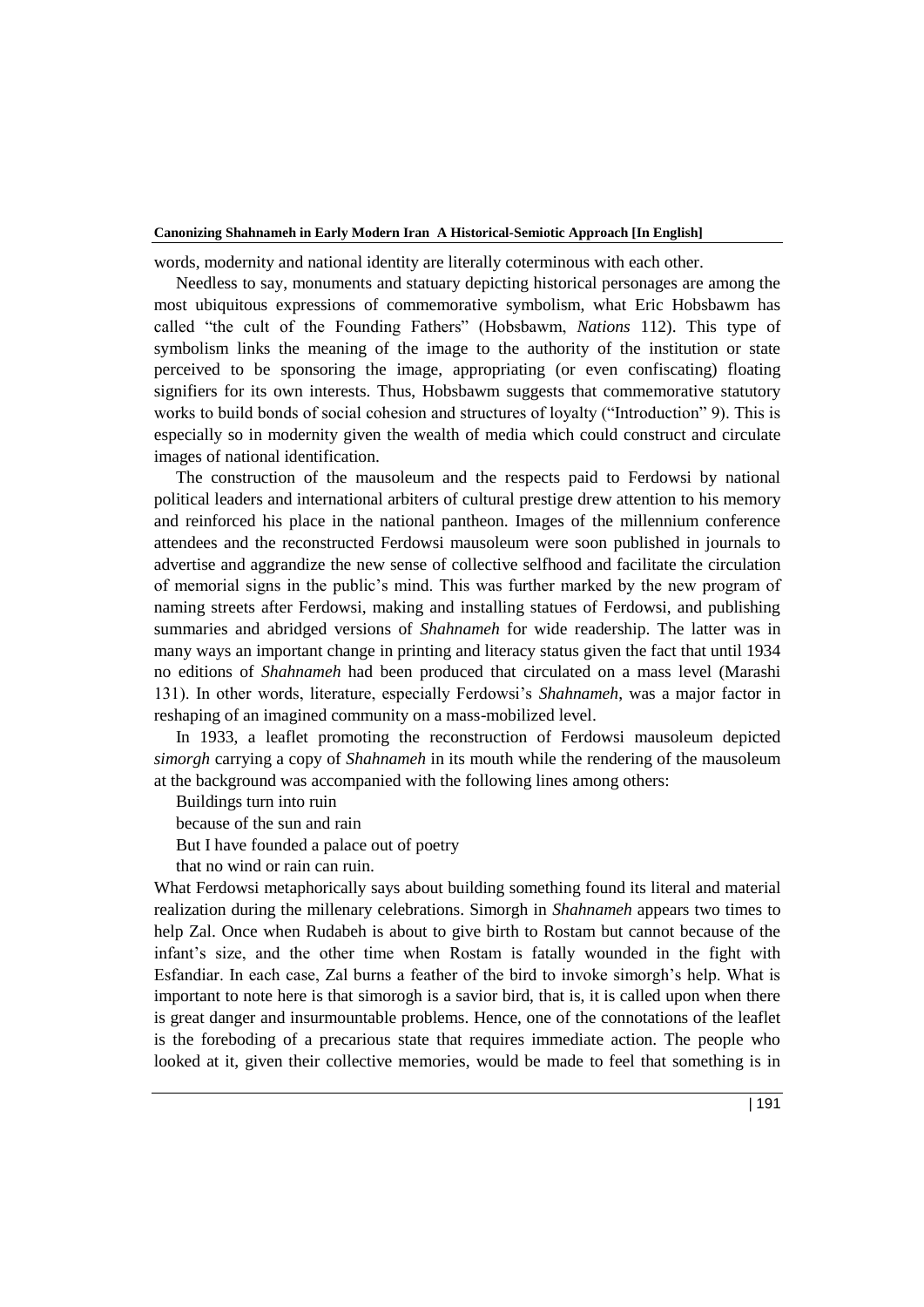danger and should be thus thought for, a premonition not dissimilar to a narrative/discursive vision of decadence and crisis assumed in the work of many Iranian intellectuals and writers.

In an invitation card sent by the Ferdowsi club in 1934 to the public to attend the opening unveiling ceremony, Ferdowsi is depicted in the foreground, a pen in his hand, while gazing at the image of the mausoleum in the background. Evidently, not only words but also material sites and images are suggested to be the preconditions for practicing collective remembrance. Yet, we should point out that the objectification of memory risks the danger of confining a literary work/author to a set of fixed associations, meanings, and interpretations, and hence precludes the openness of the work to polyphony, multiplicity, and multidirectionality. Also, neither the material inscription of memory nor its absence do directly correlate with the active and dynamic reception of a work or an author. Ann Rigney's claim that the public sphere, where cultural memories emerge and are played out, is governed by a principle of scarcity (i.e., not all literary texts can become ensconced in the complex circulation processes of cultural memory) can explain this phenomenon (Rigney 211).

In "The Semiotics of Collective Memories," Brigittine M. French argues that memory is a hermeneutic phenomenon rather than a concrete object; it is involved in the dialectic of entextualization and erasure. Moreover, French highlights that the authorization of memory requires expert knowledge. This latter point illustrates to a large extent the significant role that orientalists have played in the canonization of *Shahnameh* in Iran. In fact, the influence of such eminent orientalists as Theodor Nöldeke (1836-1930), Arthur Christensen (1875- 1945), Henri Massé (1886-1969), Vladimir Minorsky (1877-1966), Yevgeny Bertels (1890-1957), Jan Rypka (1886-1968), among many others, who except for the first were all present in the millennium conference, cannot be emphasized enough. The orientalists and other representatives from the European countries "reinforced [the] feeling of respect and affirmed Reza Shah's national project" (Marashi 129). The assumed prestige that the foreign guests accorded to the conference was considerably influential in how *Shahnameh* was canonized.

The opening speech of the conference made by Mohammad-Ali Forughi (1877-1942), the prime minister and a politician-scholar of high caliber, best demonstrates the need for recognition by the world for the re-entextualization of *Shahnameh* in modern Iran. In fact, Forughi whose affordable *Summary of Shahnameh*, which had cut down the book almost to half of its original size, was one of the most important channels for public readership of the book in the 1930s, played a pivotal role in convening the celebrations and the conference, and in ascribing a political stature to the book.

In his short speech, having welcomed the guests as the representative of "His Majesty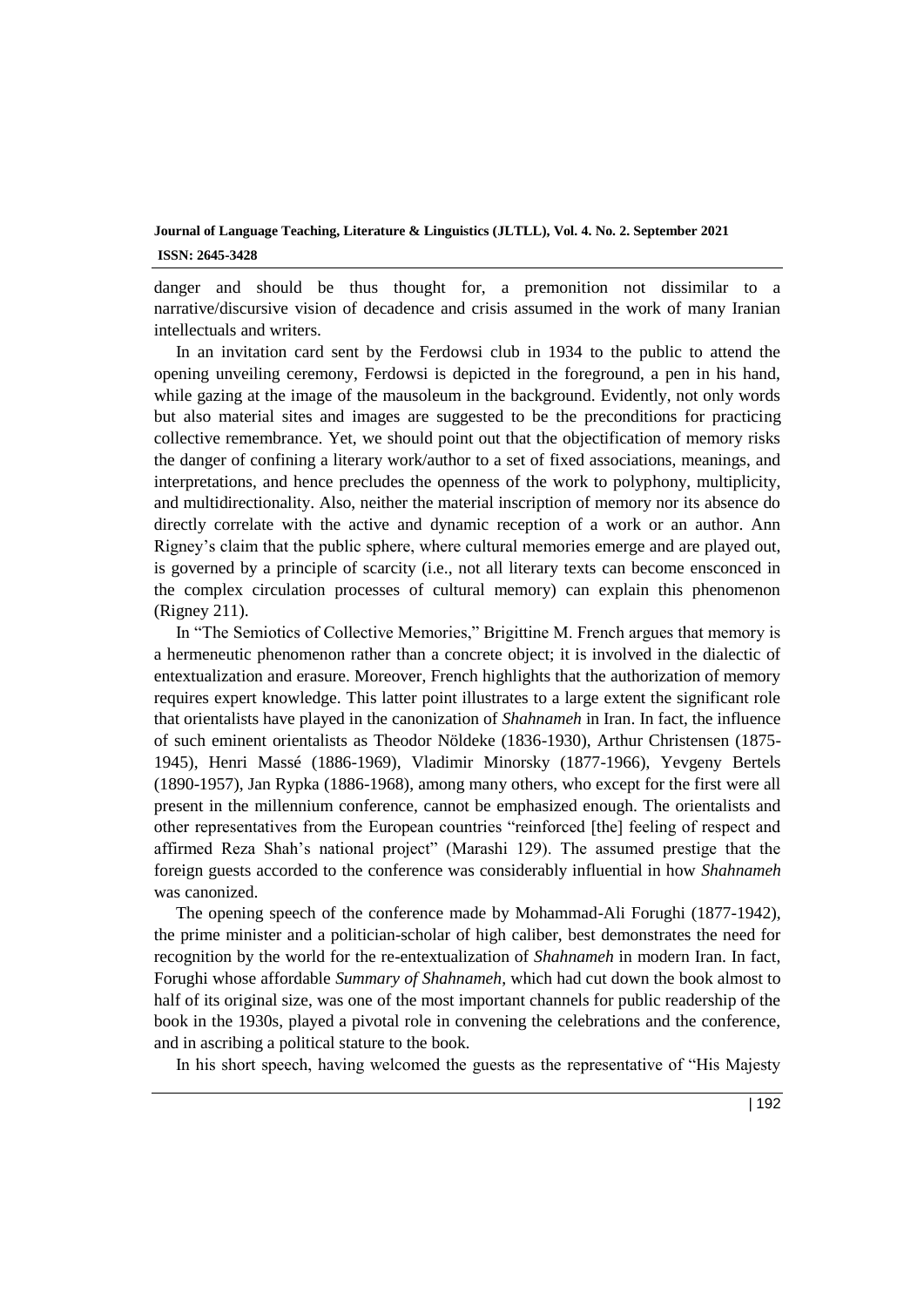the King [Reza Shah]," Forughi then cites a line by Sa'adi, namely, "no journey is too long when you are in search of a friend" to say that while most of the guests have travelled long distances to gather in Tehran, it is because of the spiritual values of *Shahnameh*, and in fact it is Ferdowsi who is the real host (16). Then he cites two lines from Hafez, the first of which reads: "Real distance matters not in a spiritual journey." The function of this latter line is clearly to underline once more that while geographically and culturally people gathering in Iran are different, what makes them similar is a spiritual search epitomized in an interest in *Shahnameh*. Revealingly, what he next says with a tone of self-abnegation, citing a line by Hafez that "we the compatriots of Ferdowsi" who are "shackled by fate in our small abode" reflects the need for proving oneself in the face of modernity (and its symbolic delegates) as discussed above. In this sense, there is an irony in inviting non-Iranians to celebrate the national poet of Iran. In fact, the speech may be read to suggest that the Iranians themselves seem not to have been able to adequately appreciate the importance of Ferdowsi. The in-betweenness of Forughi's position is best reflected in his metaphor of matter and spirit as he notes: "we are much obliged by your presence here but it is no wonder since while Ferdowsi physically belongs to the interests of Iranianhood (*iraniat*), he is spiritually the child of humanity, or if I venture to say he is one of the fathers of humanity" (16). The need for recognition in the face of incipient modernity and the emerging sense of collective consciousness and national identity appear to have rendered the spirit and flesh of modern Iranian subjects into two separate worlds.

Read alongside the second speech made by Ali Asghar Hekmat (1893-1980), then minister of education, the discursive field of self-other recognition in Forughi's views becomes more accentuated. Hekmat's speech, originally in French, takes up the theme of the universality of *Shahnameh*. According to him, the gathering of so many eminent scholars from around the world in Iran shows that knowledge and learning know no national boundaries. He uses the image of butterflies accosting the light of a candle [*Shahnameh*] to emphasize the universality and cosmopolitan-humanist values of literature (17). Hekmat contrasts the spiritual aspects of literature to the assumed materialism of the contemporary world by saying that any dialogue among nations would fail if limited to material and economic interests, and thus a spiritual groundwork for mutual understanding is necessary (17-18). One connotation of this was to refashion the ancient past in a way as to infuse it with modern characteristics while also inviting comparisons with the present condition of decay and backwardness on a local level. Also, the interpretive-subjective attitude to the modern as a negative phenomenon is one way of depicting the past as positive, a teleological narrative of loss is at work once again.

*The Book of Ferdowsi's Millennium* contains another piece by Forughi, a letter sent later to be published in the collection, titled "The Status of Ferdowsi and the Significance of *Shahnameh.*" Early in this essay, he says: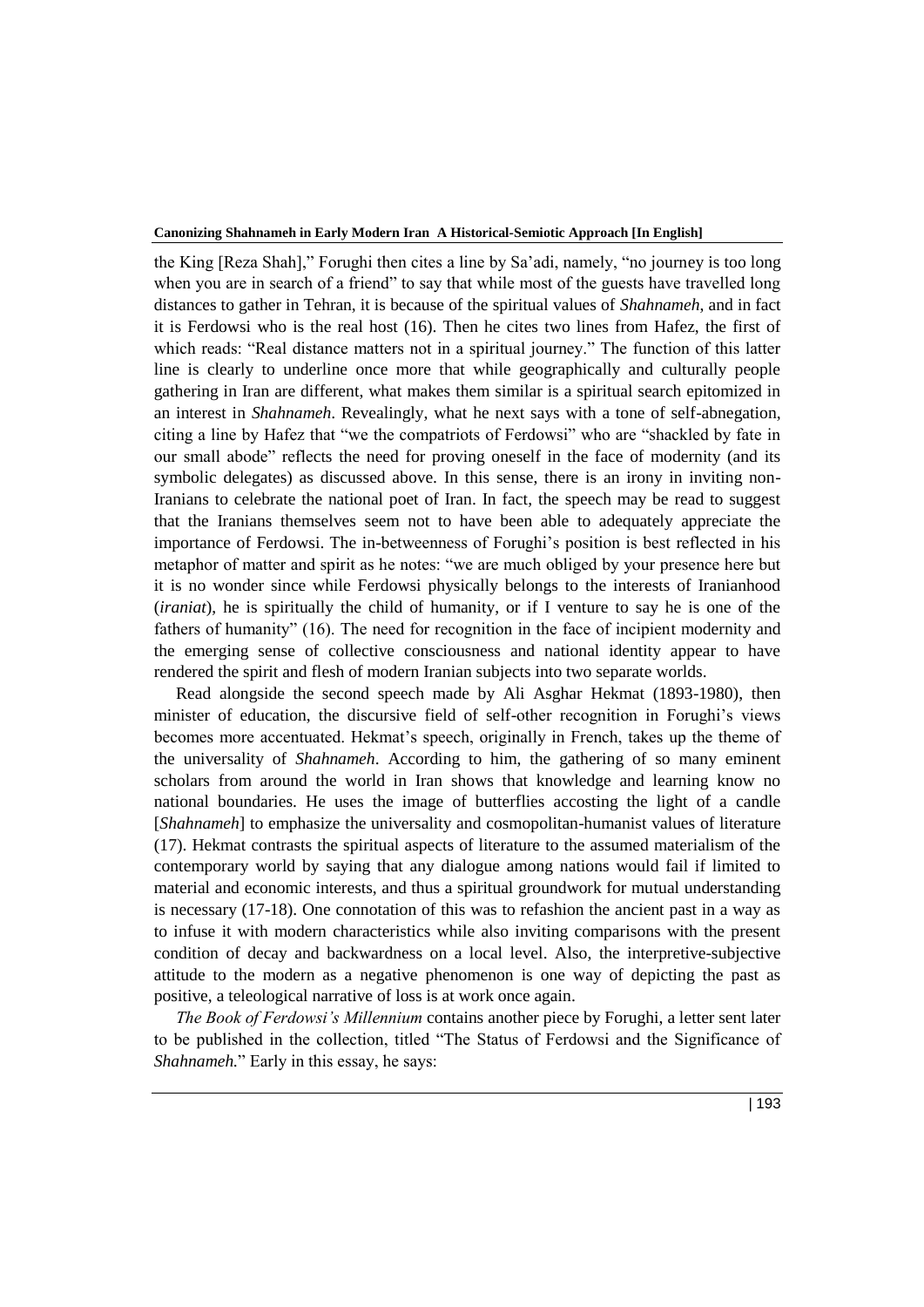Ferdowsi's *Shahnameh* is the greatest book of poetry in Persian both in its quantity and quality, rather, it is one of the masterpieces of world literature. And had I not always treaded on the path of prudence for the fear that my words may sound vain I would have said *Shahnameh* is the greatest literary work of humanity. (27)

His self-deprecatory rhetoric aside, one could question the criterion according to which Forughi has reached the conclusion that *Shahnameh* is the greatest of literary heritage of humanity. For him, although *Shahnameh* has not invented the stories it narrates and only retells the preexisting ones, its value lies in the fact that it is in poetry and unlike other sources written in prose and often in Arabic, *Shahnameh* has found its way into the hearts and minds of Iranians and has thus preserved Persian language and history (28). Forughi reminds all Iranians to familiarize themselves and others with *Shahnameh*. His tone is mixed with diffidence on the one hand and a sense of uniqueness of Ferdowsi's *Shahnameh* on the other. Interestingly, the piece takes a new turn when the confidence in his writing begins to dwindle as he ponders over the objection that *Shahnameh* is only a collection of myths and legends, and thus devoid of any historical truth (29). Similar to contemporary controversies over cultural memory and history, Forughi asks daringly, "But my dear friend, what is meant by history, and what are its uses?" (29).

Clearly, Forughi's attempt to appropriate history as a form of active memory through *Shahnameh* can be understood within the larger framework of the need for creating historical continuity and a sense of collectivity in Iran. His own answer to the problem is that cultural memory narrated orally and transmitted through different generations has a more significant role among nations than historiography. Accordingly, Forughi writes,

Each nation needs a direction and a shared ground for solidarity and cooperation, and the best direction lies in our past heritage though it may not be real. What matters is that people believe in its truth, and indeed Iranians have always believed in their great kings [...], any people who consider Kaveh, Rostam, Giv, Bizhan, Iraj, Manuchehr, Keykhosrow, and Keyqobad as one of themselves are Iranian. (30)

Forughi's views, when read against the background of nationalist agendas of his time seem to imply in its subtext that Iranians have always needed and revered kings, and moreover, it is for assumed enmity with the "other" that one needs to preserve the collective memory of a nation.

Another manifestation of the desire to be recognized by others in the Ferdowsi millennium conference is the act of comparing *Shahnameh* to *Iliad*. As a look at contemporary *Shahnameh*-*Iliad* comparisons both within academic and non-academic fields shows, self-other relations through comparison seem to be dichotomized between the incommensurability and unification theses, meaning, *Shahnameh* is claimed to be either incomparable to any other literary works because of its singularity and uniqueness, or it is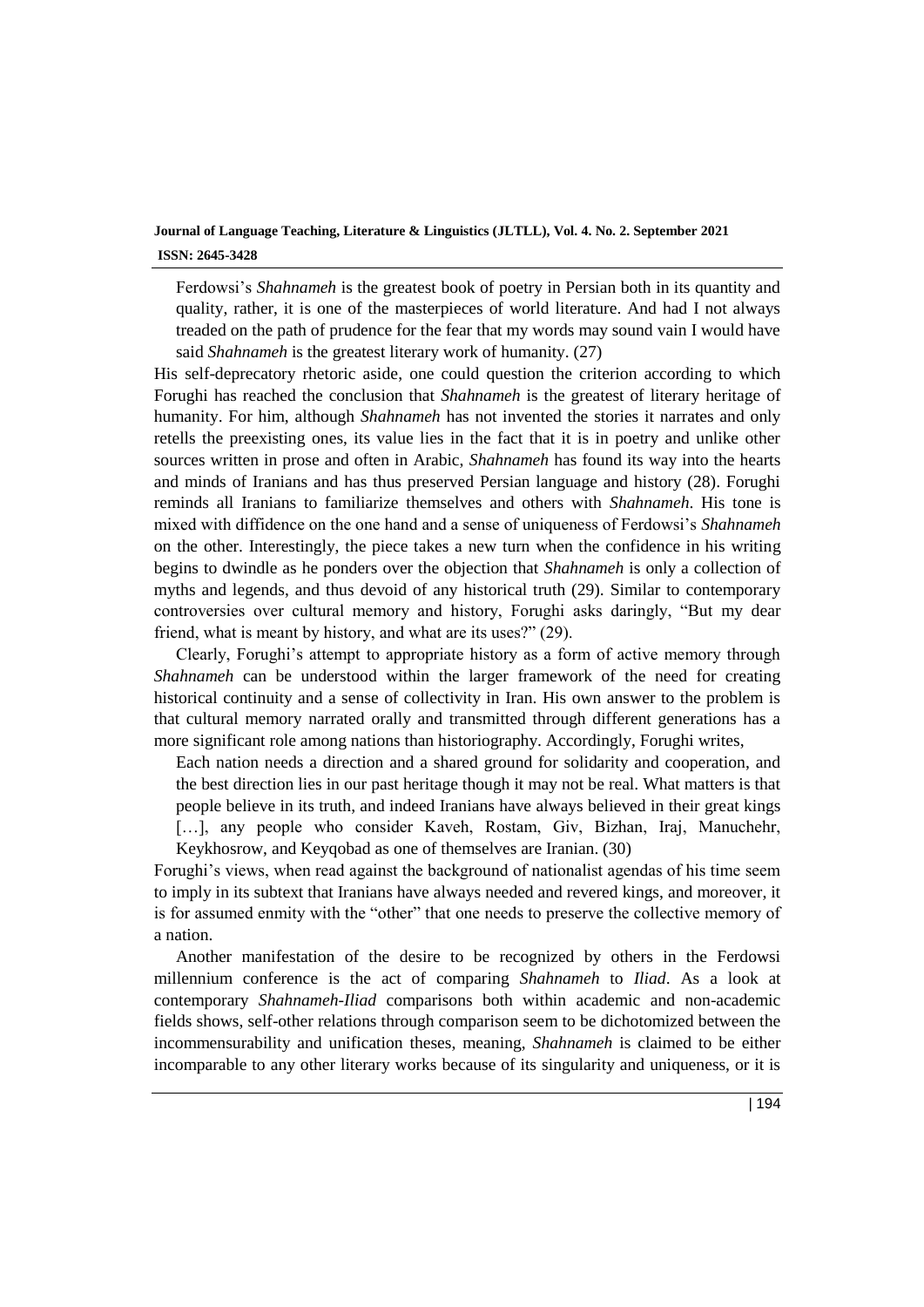identical to *Iliad* because they purportedly share "Aryan" roots. One such a thesis was presented by Nasrollah Falsafi as early as the 1934 conference.

Nasrollah Falsafi (1901-1981) presented his "Ferdowsi's *Shahnameh* and Homer's *Iliad*" in the conference, a piece which tries to prove the moral superiority of the Persian epic. It is of course more than easy to criticize Falsafi's nationalism. In one of his writings, he elucidates appraisingly Arthur de Gobineau (1816-1882), one of the founders of the theory of the Aryan master race, for Falsafi believes that Gobineau's theory of the superiority of Aryan race has helped improve the solidarity and socio-political power of Germany. Falsafi refers approvingly to Gobineau's view that Persia is the cradle of Aryan civilization and the origin of humanity (Purfayaz et al. 40).

In his "Ferdowsi's Patriotism," Falsafi uses such descriptions as "pure Persian race" (*nezhad-e pak-e Irani*) over and over again, and even "pure Persian blood" (411) when talking about *Shahnameh*'s historical context in relation to the Arab conquest. Two of the lines he cites twice from *Shahnameh* to support his claims about the alleged racial degeneration of Iranians following the Arab invasion are:

A mongrel race will appear

From the mixing of Persians, Turks, and Arabs

That will be neither Iranian, nor Turkish, nor Arab

Their words will be as worthless gibberish.

It is important here to note that the above lines are spoken by Rostam, who as depicted in *Shahnameh* is a Sassanid general who dies in battle against the invading Muslims. His degrading attitude toward the other "nezhads" is understandable to some extent given the historical circumstances and more importantly the narrative logic of a heroic story, something Falsafi fails to take into consideration. To read from this story a history of pure Iranian blood which was presumably contaminated by the Arabs is at best anachronism and vulgar essentialist thinking. In fact, the so-called pure Iranian "race" was never pure because there has never been such a thing. As Mahmoud Omidsalar writes in discussing the above lines:

Arab invasion aside, *all* empires, almost by definition, have diverse populations, because they bring a diverse group of linguistic and ethnic populations under a single, usually centralized administration. Romans, Chinese, Ottoman, and more recently, British and American empires have all spread their culture, thought, and institutions across many peoples, while being changed themselves by their subjects. For this reason, the so-called mixing of "bloods" is the natural state of empires. (Omidsalar, *Poetics* 72)

Given the inexorable fact that all cultures and identities are always hybrid and that the idea of a pure race is a myth, if not repugnant ideological concoction, Falsafi's fixation on the notion is either because of his too much immersion in Arthur de Gobineau's writings or simply because of having been carried away by the poisonous winds of vulgar patriotism-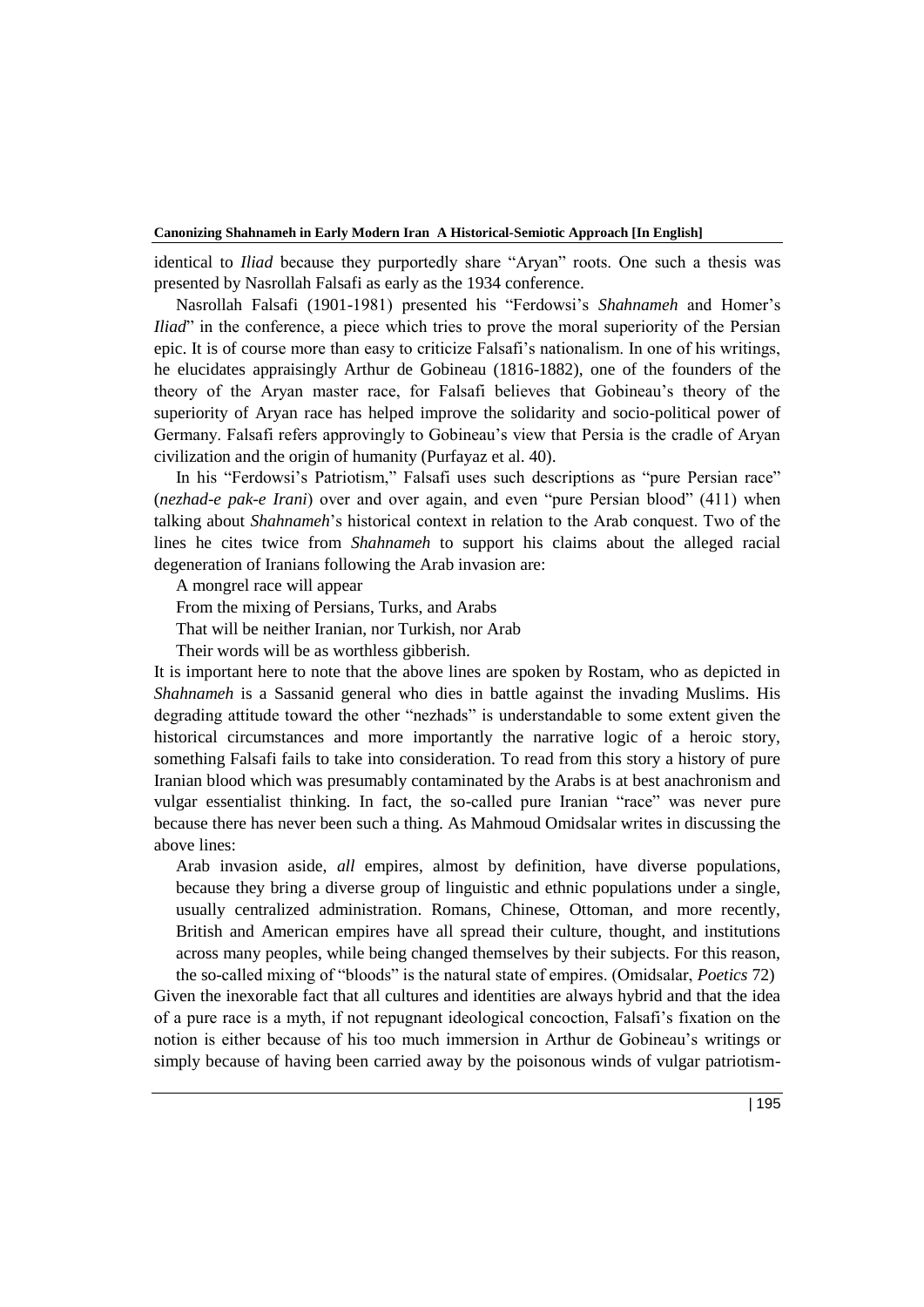nationalism in his time. We should also add that the word "nezhad" in *Shahnameh* simply means "lineage" and does not have any racial connotations (see also Edmund Hayes, "The Death of Kings"). As Mahmoud Omidsalar puts it most poignantly,

[...], speaking an Indo-European language has no racial connotations whatsoever. In other words, speaking an Iranian language is not the same thing as being an "Aryan," as so many Iranians are quick to point out to anyone who is willing to listen. "Aryan" as racial or ethnic category is an apparition that slithered out of the most gruesome delusions of Western European ethnocentrism. The history of the term is covered with *gore* – not glory, and most civilized people would loathe to associate themselves with such a term. (Omidsalar, *Iran's Epic 35; see also Zia-Ebrahimi, The Emergence of Iranian Nationalism*)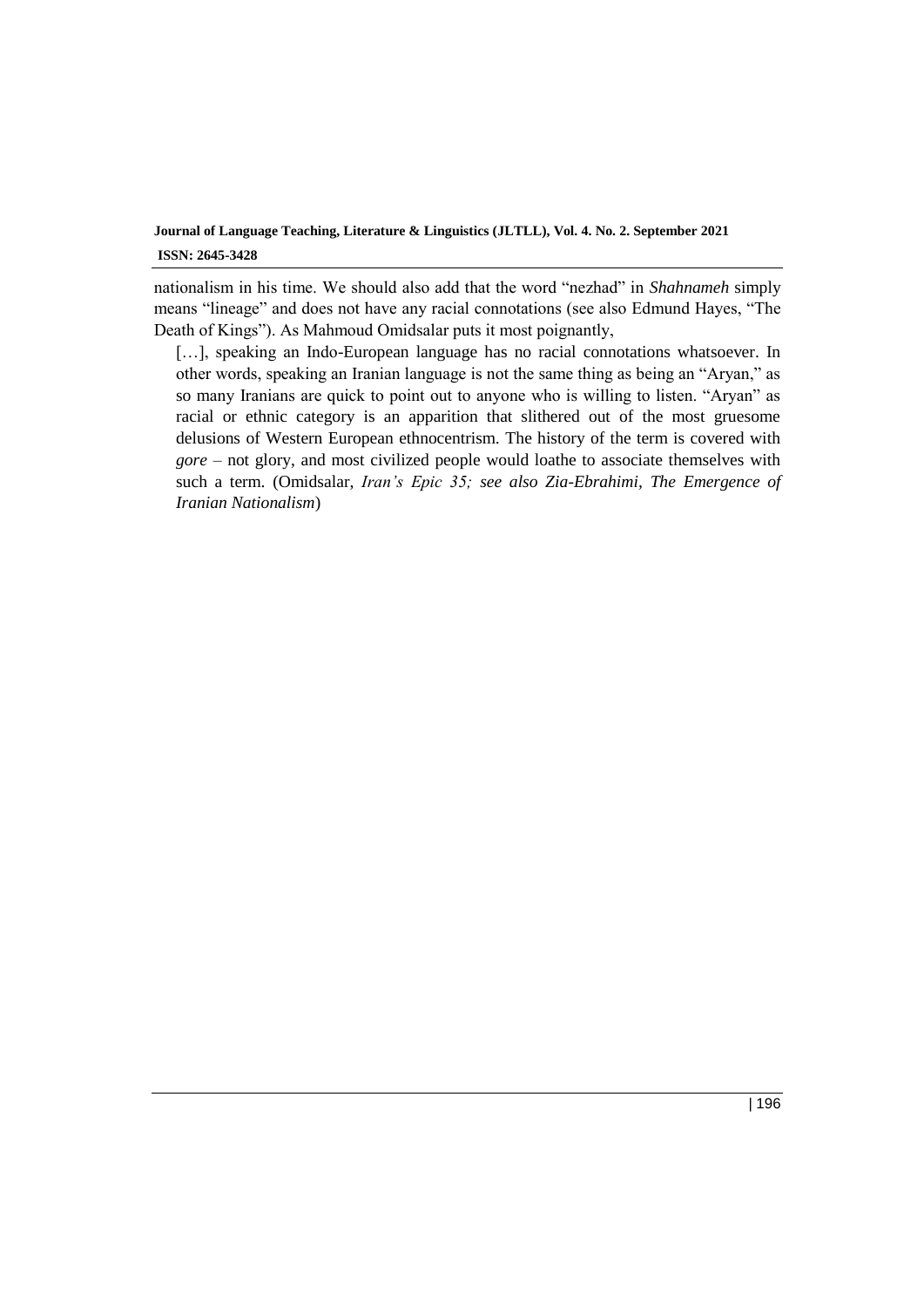### **3. Conclusion**

Canon-formation has a regulatory function in the culture. In times of crisis and states of transition, a culture anchors itself in a certain semiotic field known as the canon. Put differently, canon-formation is a process by which the self-image of a culture is redefined. Similar to intertextuality and translation, canonization communicates (or fails to do so) the voices of the past to the contemporary audience. Canon-formation is a media of cultural memory which is socio-politically adjusted to re-imagine the identity of community in certain historical moments. A canon is a textual community for remembering but also a field of competition for capital. When literary cultural memory is ideologically interpellated onto the subjectivity of agents, the autonomy of the field of literature is fringed upon. Authors and writers sometimes try to preserve the autonomy of the field of literature by rewriting literary cultural memory or by proposing new de-ideological interpretations of texts.

 While it must be evident by now that the subtext of the millennium celebrations for Ferdowsi, and of the conference in particular, was to elevate Ferdowsi and the Iranian nation as a whole to a privileged status by advertising the idea that Ferdowsi/*Shahnameh* and the modern world are compatible, there existed also an ambivalence in self-history (identification vs. alienation) and self-other (nationalism vs. cosmopolitanism) relations, which appear to mark the scene of Iranian intellectual activities since then. The proliferation of commemorative practices, memorial signs, and common historical memories in this sense should be understood in the wider discursive field where these putative oppositions (i.e., self/history, self/other, tradition/modernity) compete with each other. Hobsbawm argues that an interest in cultural memory "occur[s] more frequently when a rapid transformation of society weakens or destroys social patterns for which 'old' traditions had been designed" ("Introduction" 4). Indeed, as being constantly a society in transition, Iran in general and the intellectual discourses in particular, remain dichotomized in these problematic oppositions. Yet, cultural memory requires to move beyond these oppositions to reconnect to the contemporary semiospehre. As Shahrokh Meskub, one of the few *Shahnameh* scholars whose works speak to the modern reader and given his humanist cosmopolitanism to the world at large notes:

Collective memory or tradition runs through different generations until it finds a fertile soil to grow like a strong tree or meet a wasteland or a mirage and forsake us all. Tradition is only alive and dynamic when it moves beyond itself and leaves itself behind like the relation of river to a source. Dead tradition is either mourning for a corpse or the compulsive repetition of past rituals. (Meskoob 12-13)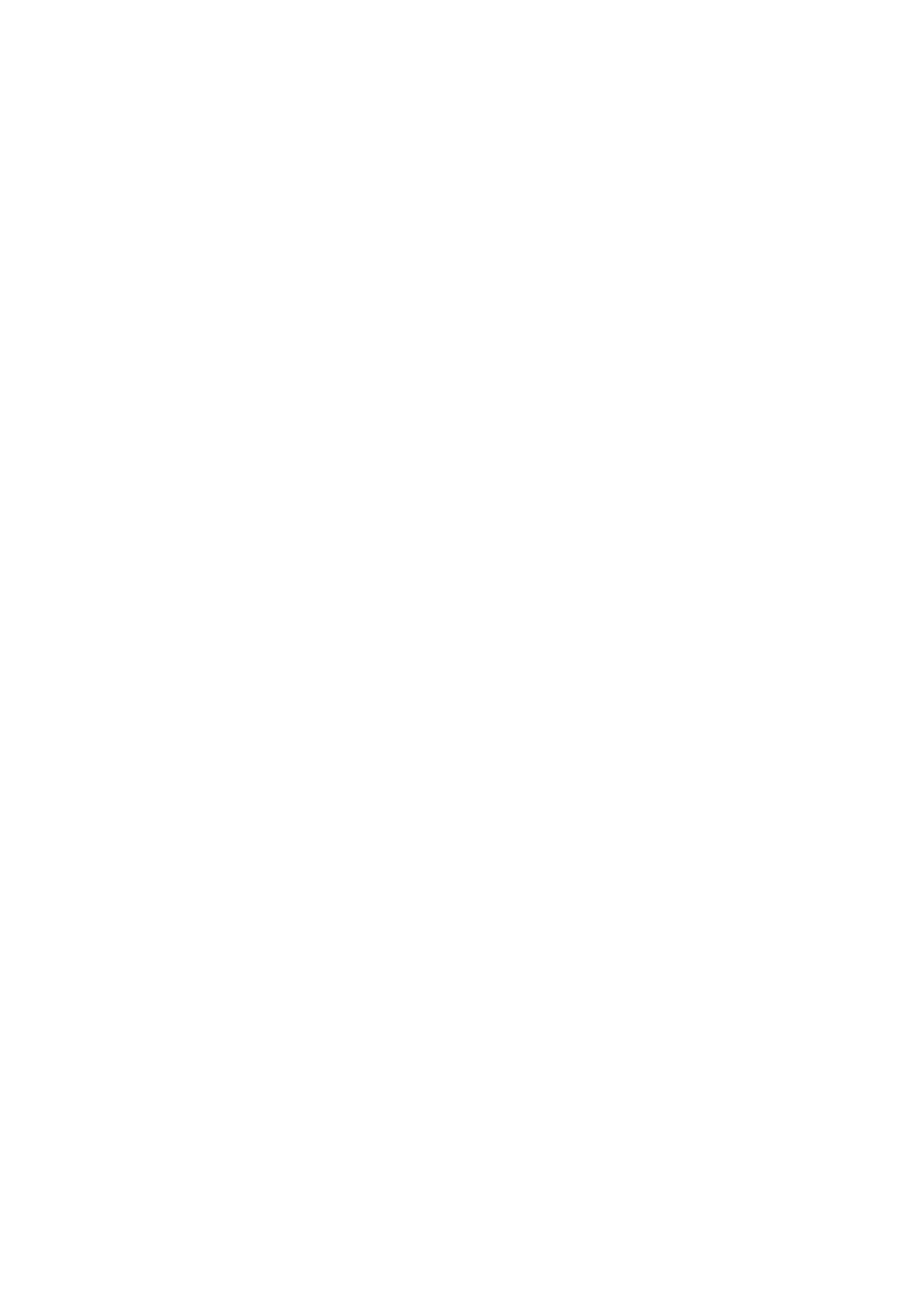### **Acknowledgements**

We would like to express our thanks to reviewers for their valuable suggestions on an earlier version of this paper.

### **Declaration of Conflicting Interests**

The author(s) declared no potential conflicts of interest with respect to the research, authorship and/or publication of this article.

### **Funding**

The author(s) received no financial support for the research, authorship, and/or publication of this article.

### **REFERENCES**

Adamiyat, F. (1960). *"Mirza Fath Ali Akhunzadeh's writings*". Tehran: Kharazmi.

Anderson, B. (2006). *"Imagined Communities: Reflections on the origin and spread of nationalism*". London: Verso.

Bahar, M. T. (2000) *"Ferdowsinameh. Edited by Mohammad Golbon*". Tehran: Vezarat Farhang.

Bastani-Parvizi, M. E. (2017). *"Shahnameh has a happy ending*". Tehran: Alam.

Boroujerdi, M. and Shomali, A. (2014). *"The unfolding of unreason: Javad Tabatabai's idea of political decline in Iran"*. Iranian Studies 48:6, pp. 1-17. Doi: [10.1080/00210862.2014.926661](https://doi.org/10.1080/00210862.2014.926661)

Culler, J. (2000). *"Literary theory: A very short introduction*". London: Oxford UP.

Davis, D. (2016). *"Trans. Shahnameh: The Persian Book of Kings*". New York: Penguin Books.

Falsafi, N. (1934) *"Ferdowsi's patriotism"*. Mehr 5-6, pp. 409-424.

French, B. M. (2012). *"The semiotics of collective memories"*. Annual Review of Anthropology 41, pp. 337-353. Doi: [10.1146/annurev-anthro-081309-145936](http://dx.doi.org/10.1146/annurev-anthro-081309-145936)

Hayes, E. (2015). *"The death of kings: group identity and the tragedy of nezhād in Ferdowsi's Shahnameh"*. Iranian Studies Vol 48, No 3, pp. 369-393. Doi: [10.1080/00210862.2014.1000625](https://doi.org/10.1080/00210862.2014.1000625)

Hobsbawm, E. (1992). *"Introduction"*. The invention of tradition. Cambridge: Cambridge UP.

------------------ (1990). *"Nations and nationalism since 1780*". Cambridge: Cambridge UP.

Marashi, A. (2008). *"Nationalizing Iran: culture, power, and the state, 1870–1940*". London: University of Washington Press.